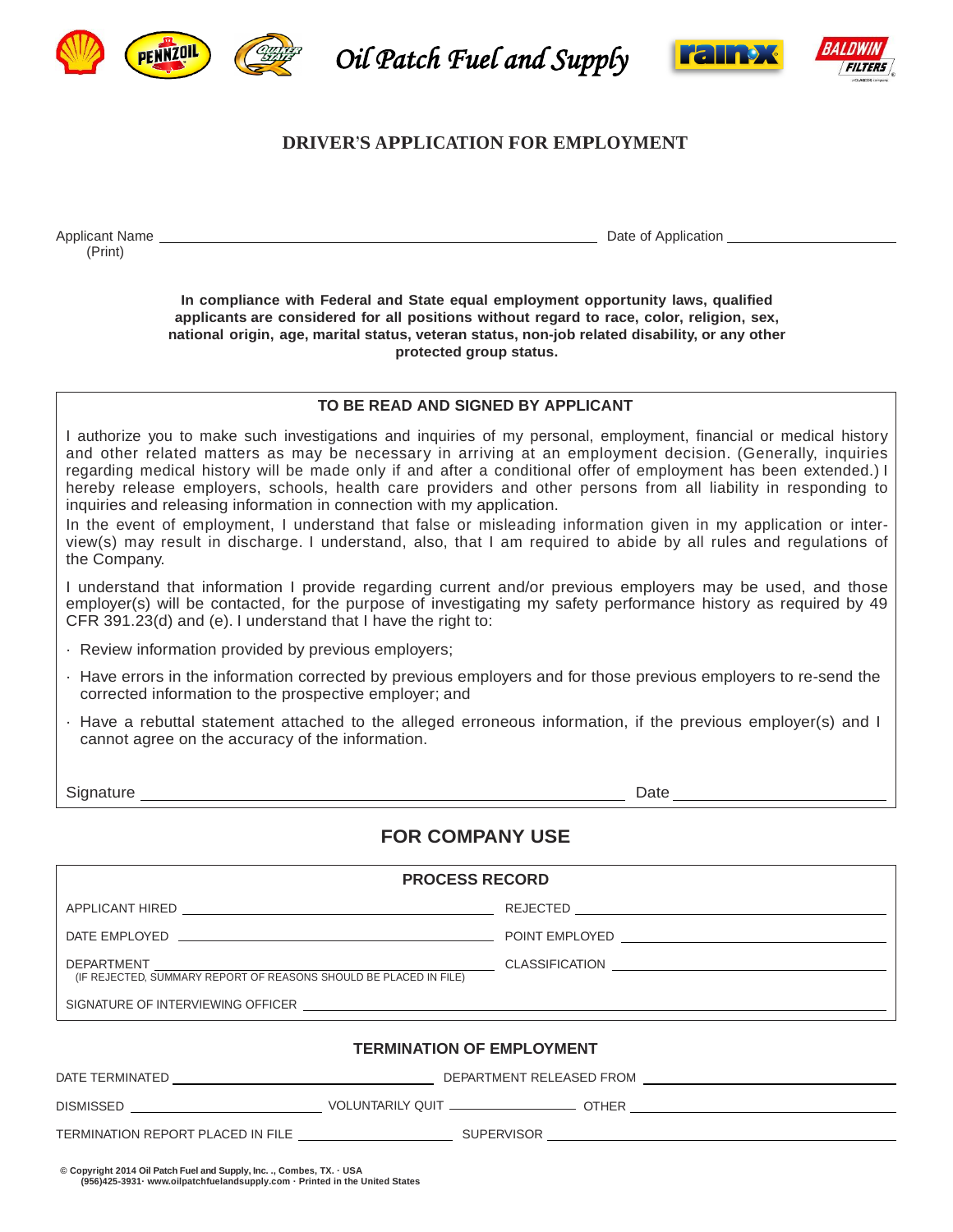# **APPLICANT TO COMPLETE**

(answer all questions - please print)

| Name_                                              |                                                           |                                                 |                                                                                                                                          |                       |
|----------------------------------------------------|-----------------------------------------------------------|-------------------------------------------------|------------------------------------------------------------------------------------------------------------------------------------------|-----------------------|
| Last                                               |                                                           | First                                           | Middle                                                                                                                                   |                       |
|                                                    |                                                           |                                                 |                                                                                                                                          |                       |
|                                                    | List your addresses of residency for the past 3 years.    |                                                 |                                                                                                                                          |                       |
| Current Address _                                  | <b>Street</b>                                             |                                                 | City                                                                                                                                     |                       |
|                                                    |                                                           |                                                 |                                                                                                                                          |                       |
| Previous                                           | <b>State</b>                                              | Zip Code                                        |                                                                                                                                          |                       |
| Addresses                                          | <b>Street</b>                                             | City                                            | State & Zip Code                                                                                                                         | How Long?<br>vr./mo.  |
|                                                    |                                                           |                                                 |                                                                                                                                          |                       |
|                                                    | <b>Street</b>                                             | City                                            | State & Zip Code                                                                                                                         | - How Long?<br>yr/mo. |
|                                                    |                                                           |                                                 |                                                                                                                                          | How Long?             |
|                                                    | <b>Street</b>                                             | City                                            | State & Zip Code                                                                                                                         | vr./mo.               |
|                                                    |                                                           |                                                 |                                                                                                                                          |                       |
|                                                    | Do you have the legal right to work in the United States? |                                                 |                                                                                                                                          |                       |
| Date of Birth<br>(Required for Commercial Drivers) |                                                           |                                                 |                                                                                                                                          |                       |
|                                                    |                                                           |                                                 |                                                                                                                                          |                       |
|                                                    |                                                           |                                                 |                                                                                                                                          |                       |
|                                                    |                                                           |                                                 |                                                                                                                                          |                       |
| Are you now employed?                              |                                                           | If not, how long since leaving last employment? |                                                                                                                                          |                       |
|                                                    |                                                           |                                                 |                                                                                                                                          |                       |
| (Answer only if a job requirement)                 |                                                           |                                                 |                                                                                                                                          |                       |
|                                                    |                                                           |                                                 |                                                                                                                                          |                       |
|                                                    |                                                           |                                                 |                                                                                                                                          |                       |
| will be considered.                                |                                                           |                                                 | If yes, please explain fully on a separate sheet of paper. Conviction of a crime is not an automatic bar to employment-all circumstances |                       |
| attached job description]?                         |                                                           |                                                 | Is there any reason you might be unable to perform the functions of the job for which you have applied [as described in the              |                       |
| If yes, explain if you wish.                       |                                                           |                                                 |                                                                                                                                          |                       |

# **EMPLOYMENT HISTORY**

All driver applicants to drive in interstate commerce must provide the following information on all employers during the preceding 3 years. List complete mailing address, street number, city, state and zip code.

Applicants to drive a commercial motor vehicle\* in intrastate or interstate commerce shall also provide an Additional 7 years 'information on those employers for whom the applicant operated such vehicle. (NOTE: List employers in reverse order starting with the most recent. Add another sheet as necessary.)

|                       | <b>DATE</b>                |  |                    |                           |                  |     |
|-----------------------|----------------------------|--|--------------------|---------------------------|------------------|-----|
| NAME                  |                            |  | <b>FROM</b><br>MO. | YR.                       | <b>TO</b><br>MO. | YR. |
| <b>ADDRESS</b>        |                            |  | POSITION HELD      |                           |                  |     |
| <b>CITY</b>           | <b>STATE</b><br><b>ZIP</b> |  | SALARY/WAGE        |                           |                  |     |
| <b>CONTACT PERSON</b> | PHONE NUMBER               |  |                    | <b>REASON FOR LEAVING</b> |                  |     |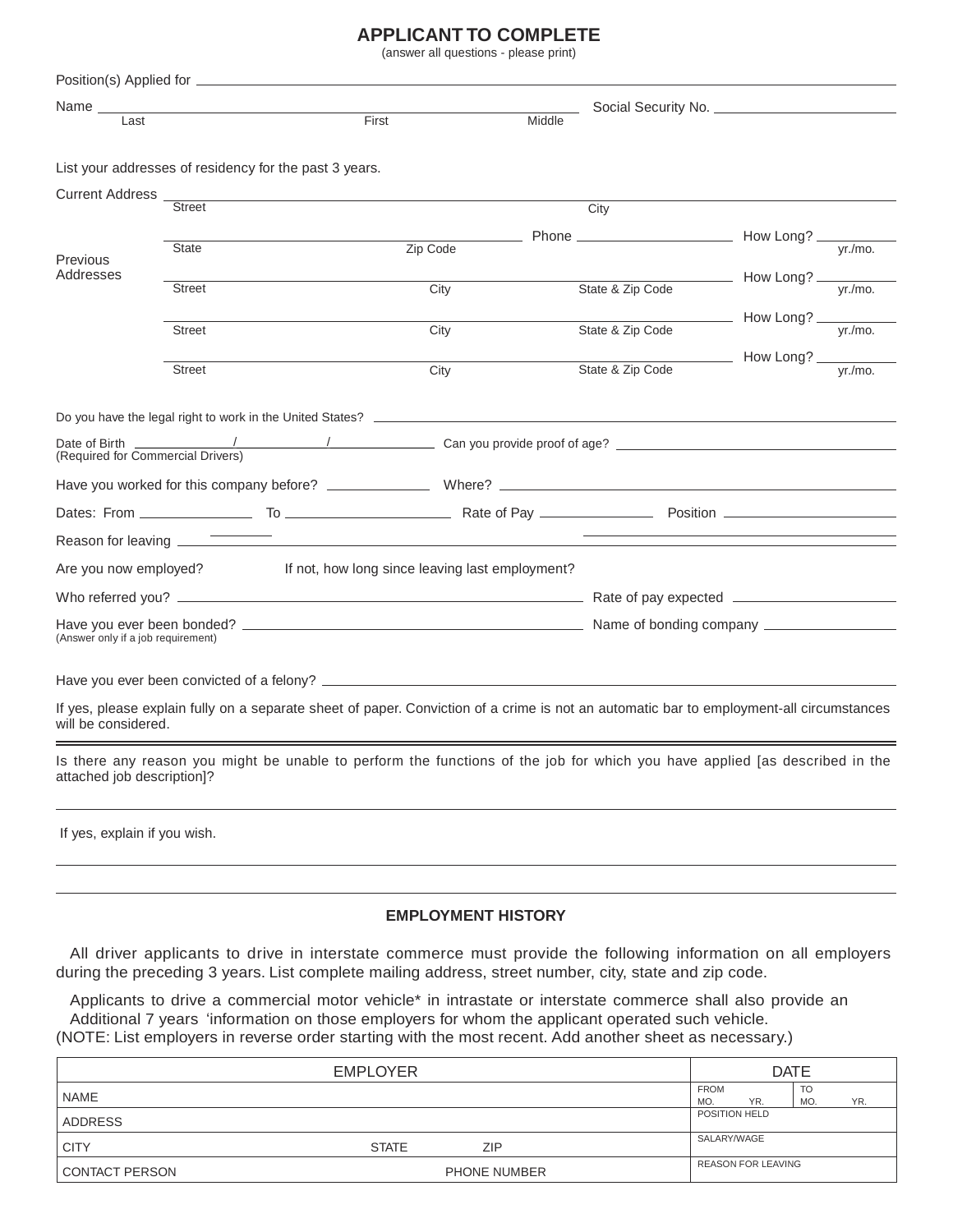## **EMPLOYMENT HISTORY (continued)**

|                                                                                  | <b>EMPLOYER</b> |                                                                                                                                                                                                                                        | <b>DATE</b>                                   |     |
|----------------------------------------------------------------------------------|-----------------|----------------------------------------------------------------------------------------------------------------------------------------------------------------------------------------------------------------------------------------|-----------------------------------------------|-----|
| <b>NAME</b>                                                                      |                 |                                                                                                                                                                                                                                        | <b>FROM</b><br><b>TO</b><br>YR.<br>MO.<br>MO. | YR. |
| <b>ADDRESS</b>                                                                   |                 |                                                                                                                                                                                                                                        | POSITION HELD                                 |     |
| <b>CITY</b>                                                                      | <b>STATE</b>    | <b>ZIP</b>                                                                                                                                                                                                                             | SALARY/WAGE                                   |     |
| <b>CONTACT PERSON</b>                                                            |                 | PHONE NUMBER                                                                                                                                                                                                                           | <b>REASON FOR LEAVING</b>                     |     |
| WERE YOU SUBJECT TO THE FMCSRs <sup>†</sup> WHILE EMPLOYED? $\Box$ YES $\Box$ NO |                 |                                                                                                                                                                                                                                        |                                               |     |
| TESTING REQUIREMENTS OF 49 CFR PART 40? $\Box$ YES $\Box$ NO                     |                 | WAS YOUR JOB DESIGNATED AS A SAFETY-SENSITIVE FUNCTION IN ANY DOT-REGULATED MODE SUBJECT TO THE DRUG AND ALCOHOL                                                                                                                       |                                               |     |
|                                                                                  | <b>EMPLOYER</b> |                                                                                                                                                                                                                                        | <b>DATE</b>                                   |     |
| <b>NAME</b>                                                                      |                 |                                                                                                                                                                                                                                        | <b>FROM</b><br><b>TO</b><br>MO.<br>MO.<br>YR. | YR. |
| <b>ADDRESS</b>                                                                   |                 |                                                                                                                                                                                                                                        | POSITION HELD                                 |     |
| <b>CITY</b>                                                                      | <b>STATE</b>    | <b>ZIP</b>                                                                                                                                                                                                                             | SALARY/WAGE                                   |     |
| <b>CONTACT PERSON</b>                                                            |                 | PHONE NUMBER                                                                                                                                                                                                                           | <b>REASON FOR LEAVING</b>                     |     |
| WERE YOU SUBJECT TO THE FMCSRs <sup>†</sup> WHILE EMPLOYED? $\Box$ YES $\Box$ NO |                 |                                                                                                                                                                                                                                        |                                               |     |
| TESTING REQUIREMENTS OF 49 CFR PART 40? □ YES □ NO                               |                 | WAS YOUR JOB DESIGNATED AS A SAFETY-SENSITIVE FUNCTION IN ANY DOT-REGULATED MODE SUBJECT TO THE DRUG AND ALCOHOL                                                                                                                       |                                               |     |
|                                                                                  | <b>EMPLOYER</b> |                                                                                                                                                                                                                                        | <b>DATE</b>                                   |     |
| <b>NAME</b>                                                                      |                 |                                                                                                                                                                                                                                        | <b>FROM</b><br><b>TO</b><br>MO.<br>MO.<br>YR. | YR. |
| <b>ADDRESS</b>                                                                   |                 |                                                                                                                                                                                                                                        | POSITION HELD                                 |     |
| <b>CITY</b>                                                                      | <b>STATE</b>    | <b>ZIP</b>                                                                                                                                                                                                                             | SALARY/WAGE                                   |     |
| <b>CONTACT PERSON</b>                                                            |                 | <b>PHONE NUMBER</b>                                                                                                                                                                                                                    | <b>REASON FOR LEAVING</b>                     |     |
| WERE YOU SUBJECT TO THE FMCSRs <sup>†</sup> WHILE EMPLOYED? $\Box$ YES $\Box$ NO |                 |                                                                                                                                                                                                                                        |                                               |     |
| TESTING REQUIREMENTS OF 49 CFR PART 40? $\Box$ YES $\ \Box$ NO                   |                 | WAS YOUR JOB DESIGNATED AS A SAFETY-SENSITIVE FUNCTION IN ANY DOT-REGULATED MODE SUBJECT TO THE DRUG AND ALCOHOL                                                                                                                       |                                               |     |
|                                                                                  | <b>EMPLOYER</b> |                                                                                                                                                                                                                                        | <b>DATE</b>                                   |     |
| <b>NAME</b>                                                                      |                 |                                                                                                                                                                                                                                        | <b>FROM</b><br><b>TO</b><br>MO.<br>MO.        | YR. |
| <b>ADDRESS</b>                                                                   |                 |                                                                                                                                                                                                                                        | YR.<br>POSITION HELD                          |     |
| <b>CITY</b>                                                                      | <b>STATE</b>    | ZIP                                                                                                                                                                                                                                    | SALARY/WAGE                                   |     |
| <b>CONTACT PERSON</b>                                                            |                 | PHONE NUMBER                                                                                                                                                                                                                           | REASON FOR LEAVING                            |     |
| WERE YOU SUBJECT TO THE FMCSRs <sup>†</sup> WHILE EMPLOYED? $\Box$ YES $\Box$ NO |                 |                                                                                                                                                                                                                                        |                                               |     |
| TESTING REQUIREMENTS OF 49 CFR PART 40? □ YES □ NO                               |                 | WAS YOUR JOB DESIGNATED AS A SAFETY-SENSITIVE FUNCTION IN ANY DOT-REGULATED MODE SUBJECT TO THE DRUG AND ALCOHOL                                                                                                                       |                                               |     |
|                                                                                  | <b>EMPLOYER</b> |                                                                                                                                                                                                                                        | <b>DATE</b>                                   |     |
| <b>NAME</b>                                                                      |                 |                                                                                                                                                                                                                                        | <b>FROM</b><br><b>TO</b><br>MO.<br>YR.<br>MO. | YR. |
| <b>ADDRESS</b>                                                                   |                 |                                                                                                                                                                                                                                        | POSITION HELD                                 |     |
| <b>CITY</b>                                                                      | <b>STATE</b>    | <b>ZIP</b>                                                                                                                                                                                                                             | SALARY/WAGE                                   |     |
| <b>CONTACT PERSON</b>                                                            |                 | PHONE NUMBER                                                                                                                                                                                                                           | <b>REASON FOR LEAVING</b>                     |     |
| WERE YOU SUBJECT TO THE FMCSRs <sup>†</sup> WHILE EMPLOYED? $\Box$ YES $\Box$ NO |                 |                                                                                                                                                                                                                                        |                                               |     |
| TESTING REQUIREMENTS OF 49 CFR PART 40? $\Box$ YES $\Box$ NO                     |                 | WAS YOUR JOB DESIGNATED AS A SAFETY-SENSITIVE FUNCTION IN ANY DOT-REGULATED MODE SUBJECT TO THE DRUG AND ALCOHOL                                                                                                                       |                                               |     |
|                                                                                  |                 | *Includes vehicles having a GVWR of 26,001 lbs. or more, vehicles designed to transport 16 or more passengers<br>(including the driver), or any size vehicle used to transport hazardous materials in a quantity requiring placarding. |                                               |     |
|                                                                                  |                 | <sup>†</sup> The Federal Motor Carrier Safety Regulations (FMCSRs) apply to anyone operating a motor vehicle on a highway in                                                                                                           |                                               |     |

interstate commerce to transport passengers or property when the vehicle: (1) weighs or has a GVWR of 10,001 pounds or more, (2) is designed or used to transport more than 8 passengers (including the driver), OR (3) is of any size and is used to transport hazardous materials in a quantity requiring placarding.